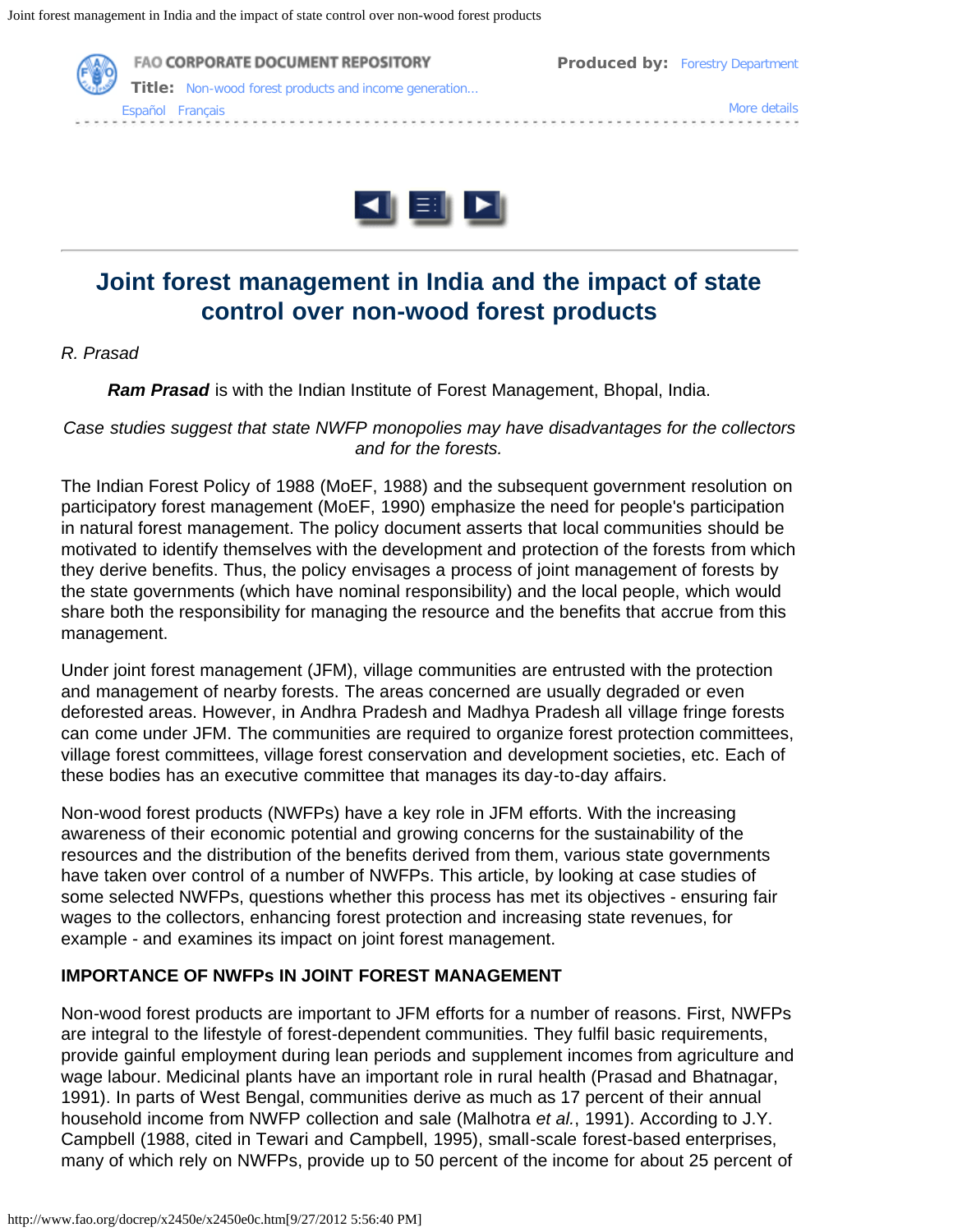India's rural labour force.

Second, NWFPs have a decided advantage over timber in terms of the time needed to achieve significant volumes of commercially valuable production. Timber production is a longterm endeavour, and in many areas timber harvesting may not be ecologically desirable. Moreover, many NWFPs become available even in the earliest stages of rehabilitation of degraded forest areas.

Third, at the national level over 50 percent of forest revenue and about 70 percent of forest export revenue comes from NWFPs, mostly from unprocessed and raw forms (Tewari and Campbell 1997; Prasad, Shukla and Bhatnagar, 1996).

Thus NWFP management has clear ecological, social and economic benefits. Managing forests for multiple products including NWFPs and adding value to them at the local level are two of the most pressing challenges facing the JFM programme. In attempts to optimize the production of multiple products to meet the objectives of the various stakeholders, due attention should be paid to the potential for sustainable production of NWFPs in forest management efforts, including JFM arrangements. The true spirit of JFM gets translated only when forests are also managed to meet the people's needs.

#### **Tribal dependence on NWFPs in Orissa**

Precise estimates of tribal dependence on NWFPs for their own consumption or sale are not available. However, a study conducted by the Indian Institute of Forest Management in 1996 (MoEF, 1998) gives a fair idea about the pattern of NWFP collection and the contribution of these products to the economy of three tribes (Kondhs, Mundas and Saoras) in Orissa. The study was conducted in 301 randomly selected households spread over six districts of Orissa (Boudh, Pholbani, Keonjhar, Mayturbhanj, Sundargarh and Gajapati). It was observed that an average tribal family drew about one-half of its annual income from forests, 18 percent from agriculture, 13 percent from cattle and 18 percent from other employment. Approximately one-third of the products gathered from forests were traded.

# **THE MOVE TOWARDS STATE CONTROL OF NWFPs**

Traditionally, the collection of NWFPs has been of low intensity and generally sustainable. However, as the economic potential of NWFPs has become apparent, the intensity of collection has increased and more significant infrastructures for trade and processing have developed. This has raised concerns for the sustainability of the resources and the distribution of the benefits derived from them. In reaction to these concerns, a number of state governments have taken over the control of a number of NWFPs. The state regulations bringing certain NWFPs under monopoly trade are summarized in Table 1. Some of the explicit objectives for state monopoly of NWFP trade are:

· to prevent unscrupulous intermediaries and their agents from exploiting NWFP collectors:

- · to ensure fair wages to collectors:
- · to enhance revenue for the state:
- · to ensure quality;
- · to maximize the collection of produce (Prasad *et al.,* 1996).

In most cases, trading is controlled through state-owned institutions such as state forest development corporations, federations, cooperatives and tribal societies. In Orissa, however, where the Forest Produce (Control and Trade) Act of 1981 provides the scope for a state monopoly on certain selected forest products, the state also has the option to give monopoly leases for collection and trade of forest products. In fact, the state has granted monopoly rights for 29 NWFP items to a private company, Utkal Forest Products Ltd (Prasad and Saxena, 1996; Agragamee, 1997; MoEF, 1998). Under this agreement, the local people who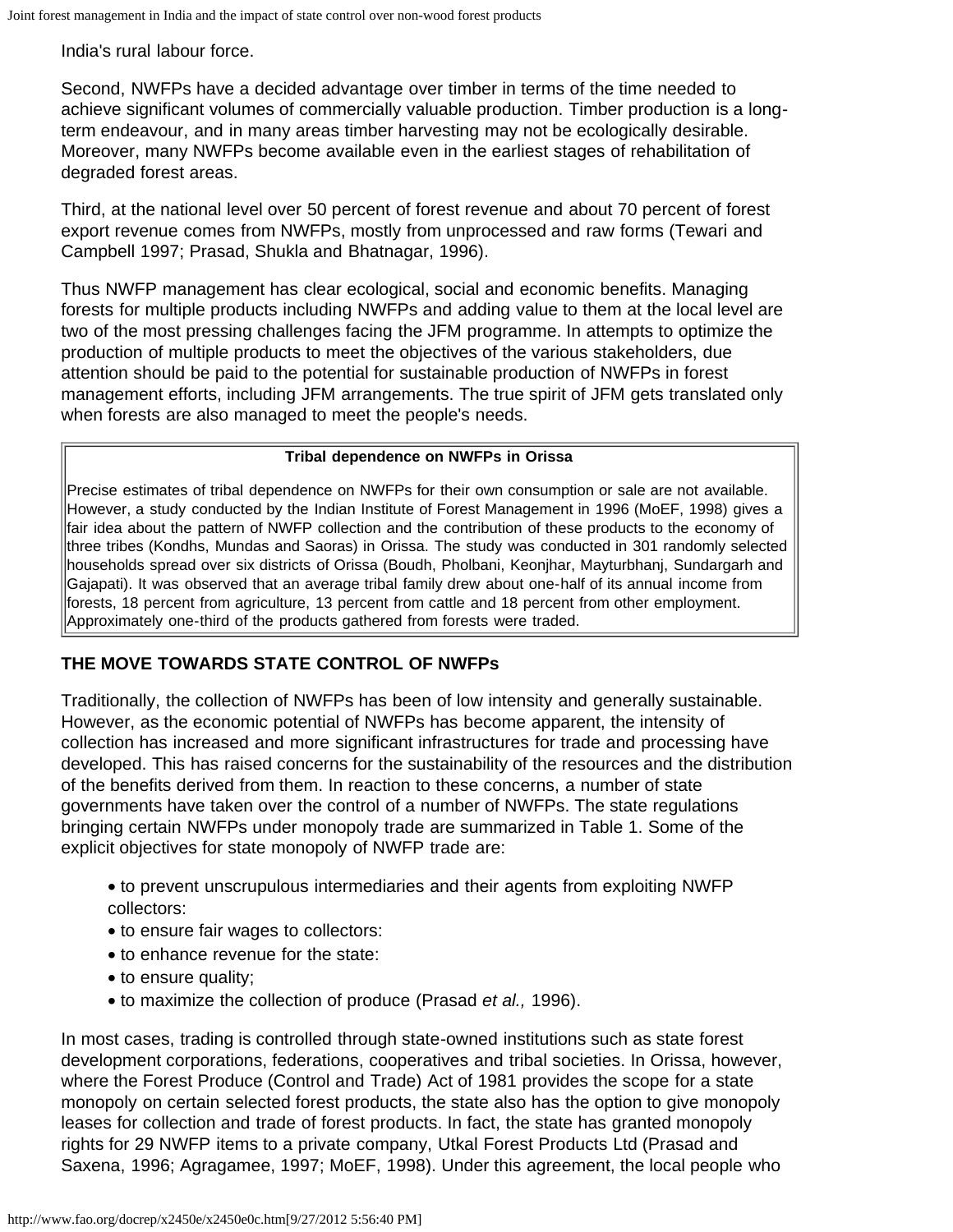collect NWFPs are required to sell their collected materials to the company's agents at preset prices that are lower than those they could have obtained by selling directly to processors. It is noteworthy that some of the 29 items yield very insignificant amounts of revenue yet have nevertheless been taken under the state monopoly.

#### **Collection and trade of tendu leaves under state monopoly**

The first NWFP brought under state control was tendu leaves (*Diospyros melanoxylon*)*,* used to wrap traditional cigarettes (*bidi*)*.* This tree species is found in abundance in tropical deciduous forests, on wastelands to some extent and even on private holdings. Tendu collection was monopolized by Madhya Pradesh in 1964 (see Table 2), followed by Maharashtra (1969), Andhra Pradesh (1971), Bihar (1973), Gujarat (1979) and Orissa (1981) (see Table 3). The monopolization of tendu was rapidly followed by similar procedures for other economically important NWFPs, including sal seed (*Shorea robusta*)*,* gums and myrobalan (*Terminalia chebula* and *Terminalia bellerica*)*.*

Before Madhya Pradesh adopted a cooperative structure for tendu leaf trade in 1988, the collection of leaves as per official records ranged from 6 to 7 million standard bags (Table 2). This was reduced to around 4 million standard bags per year after 1989. The reduction did not result from a lack of resources, but rather from the rejection of leaves that would previously have been collected but were not of high enough quality for the cooperatives (Prasad, Shukla and Bhatnagar. 1996). However, local manufacturers of *bidi* cigarettes have been known to buy additional tendu leaves directly from collectors.

In Madhya Pradesh, collectors share in profits through a bonus plan at the end of each season. In Orissa, which is also rich in NWFPs, the collectors get only wages for collection; the bulk of the profit goes to the Forest Development Corporation, which has been given monopoly rights by the state government (Agragamee, 1997). As in Madhya Pradesh, collection of tendu leaves is being limited by a desire to collect only the best produce.

| <b>State</b>         | <b>Regulations</b>                                                                                                                | <b>Implications</b>                                                                                                                                                                 |
|----------------------|-----------------------------------------------------------------------------------------------------------------------------------|-------------------------------------------------------------------------------------------------------------------------------------------------------------------------------------|
| Andhra<br>Pradesh    | lAndhra Pradesh Minor<br><b>Forest Produce</b><br>(Regulation of Trade)<br>Act, 1971 <br>lAndhra Pradesh<br>lscheduled areas      | Trade in NWFPs is declared state monopoly whether ownership is<br>with government or not                                                                                            |
| <b>Bihar</b>         | <b>Bihar Kendu Leaves</b><br>(Control of Trade) Act,<br>1973<br><b>Bihar Forest Produce</b><br>(Regulation of Trade)<br>Act, 1984 | Bihar State Forest Development Corporation operates as state<br>government agent for collection and marketing of kendu leaves, sal<br>seed, mahua (Madhuca latifolia) and harra     |
| Gujarat              | Gujarat Minor Forest<br>Trade) Act, 1979                                                                                          | Minor forest products identified include timru leaves (tendu leaves),<br>Produce (Regulation of mahua flowers, fruits, seeds and gum                                                |
| Himachal<br>lPradesh | Himachal Pradesh<br>Resin and Resin<br>Produce (Regulation of<br>Trade) Act, 1981                                                 | Resin, bamboo and Acacia catechu (khair) collection through<br>Himachal Pradesh Forest Development Corporation Ltd                                                                  |
| Madhya<br>Pradesh    | Madhya Pradesh<br>Vanopaj (Vyapar<br>Viniyam) Adhiniyam,<br>1969                                                                  | Items under monopoly include tendu leaves, sal seed, harra and<br>gums; Madhya Pradesh Minor Forest Produce (Trade and<br>Development) Federation acts as agent of state government |

TABLE 1. **State trading regulations promulgated by state governments**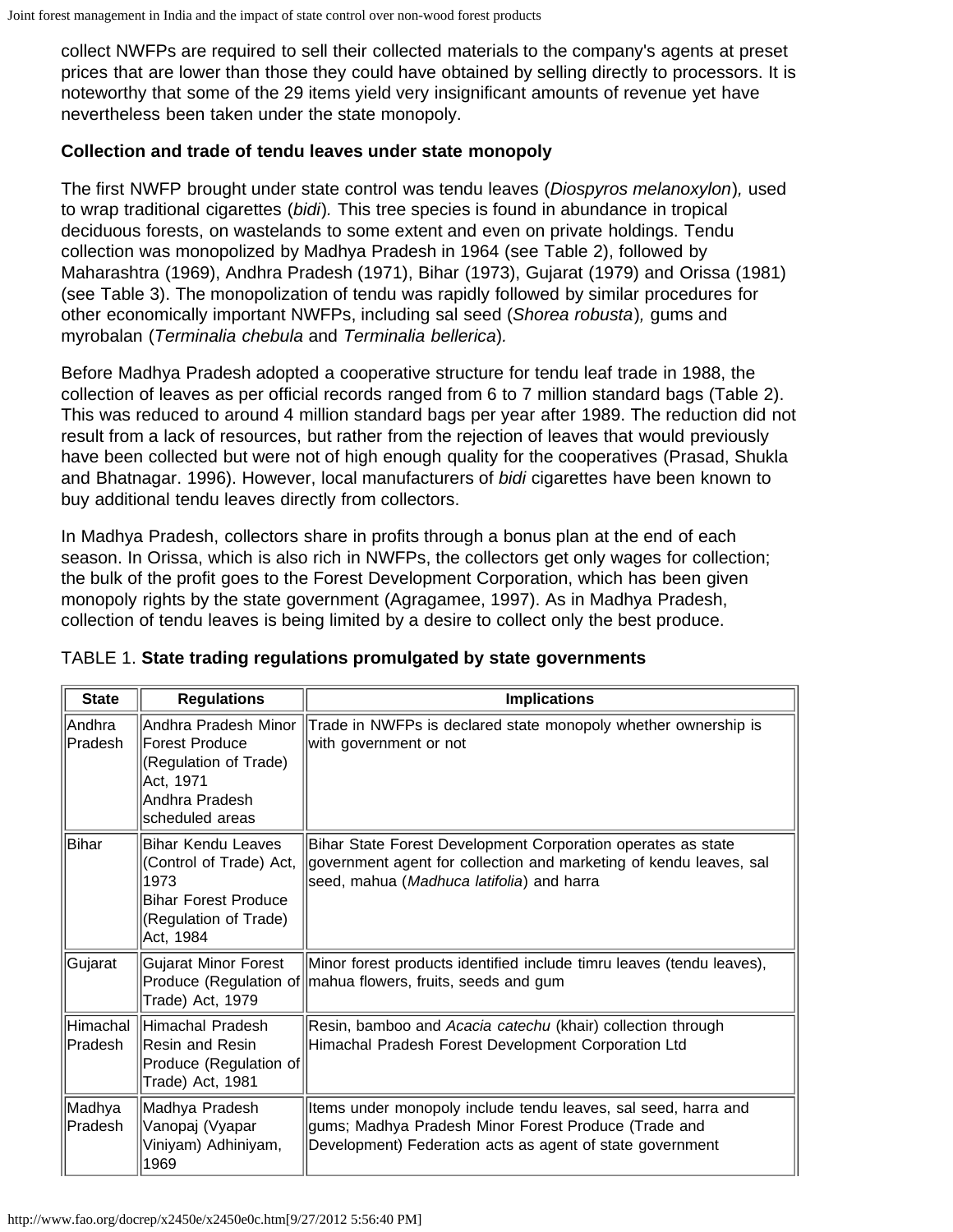|               | Rajasthan Rajasthan Tendu<br>Leaves Act, 1974                   | Rajasthan Tribal Area Development Federation collects and markets<br><b>INWFPs</b>                                                                                                                                                                                                          |
|---------------|-----------------------------------------------------------------|---------------------------------------------------------------------------------------------------------------------------------------------------------------------------------------------------------------------------------------------------------------------------------------------|
| <b>Orissa</b> | 1981<br>  Orissa Kendu Leaves<br>Control of Trade) Act,<br>1981 | Orissa Forest Produce   Collection and sale of NWFPs are monopolized by Forest Department<br>Control of Trade) Act,   and leased to Tribal Development Cooperative Society which in turn<br>delegates to an individual; collection and trade of leaves are handled<br>by Forest Corporation |

*Source:* MoEF, 1998.

## TABLE 2. **Phases in collection of tendu leaves in Madhya Pradesh**

| <b>Phase</b> | Total period<br>( <i>years</i> ) | <b>Collection per year</b><br>(million standard bags) | <b>Srowth rate</b> |
|--------------|----------------------------------|-------------------------------------------------------|--------------------|
| 1965-1980    | 15                               | $2 - 3$                                               | $+1.0$             |
| 1981-1988    |                                  | հ-7                                                   | $+5.93$            |
| 1989-1996    |                                  |                                                       | -1.87              |

*Source:* Prasad, Shukla and Bhatnagar, 1996.

#### TABLE 3. **Trends in collection of some monopolized NWFPs in Orissa**

| <b>Product</b> | <b>Collection</b><br>(tonnes)              | ∥Increase or decrease∥<br>(%) |         |  |
|----------------|--------------------------------------------|-------------------------------|---------|--|
|                | Before state monopoly After state monopoly |                               |         |  |
| Tendu leaves   | 36 000 (1967-1973)                         | 35200 (1979-1985)             | $-2.02$ |  |
| Sal seeds      | 200 000 (1977)                             | 60000 (1987)                  | $-70$   |  |
| Lac            | 32 000 (1961-1970)                         | 16000 (1981-1986)             | -50     |  |

*Source:* Agragamee, 1997.

# **Monopoly of broomstick grass and other NWFPs in Orissa**

Broomstick grass grows wild in most hilly tracts of the Raygada district of Orissa. Tribal women, through JFM forest protection committees, have protected this grass from grazing and fire and have obtained income by selling it. However, since the trade in broomstick grass has come under state control its collection and sale have been much reduced. While the women get 1.5 to 3 rupees (US\$0.03 to \$0.06) per kilogram of broomstick grass, the company holding the monopoly (Utkal Forest Products Ltd) is making profits of as much as 600 percent (Prasad and Saxena, 1996; Agragamee, 1997). Reduced collection has also been observed for *T. chebula,* gums and mahua (*Madhuca latifolia*) flowers since these were taken under state monopoly. However, collection of *Buchananea lanzan* and *Chlorophytum tubersum* (safed musli) has increased, perhaps to the point of unsustainability, in response to high commercial demand (Bhatnagar and Bhavsar, 1988; Prasad and Bhatnagar, 1990, 1991).

# **DOES THE STATE MONOPOLY MEET ITS OBJECTIVES?**

While the objectives of creating state monopolies are laudable, a comparison of the declared objectives and the actual situation (Table 4) suggests that on the whole the results are not favourable. Although state forest revenues have increased, the forest-dependent communities do not appear to be reaping benefits in terms of wages, socio-economic conditions or gender equity, and the cost to end users has continued to increase. Intermediaries have not been eliminated, but have been replaced by agents of the monopoly leaseholders. Moreover, forest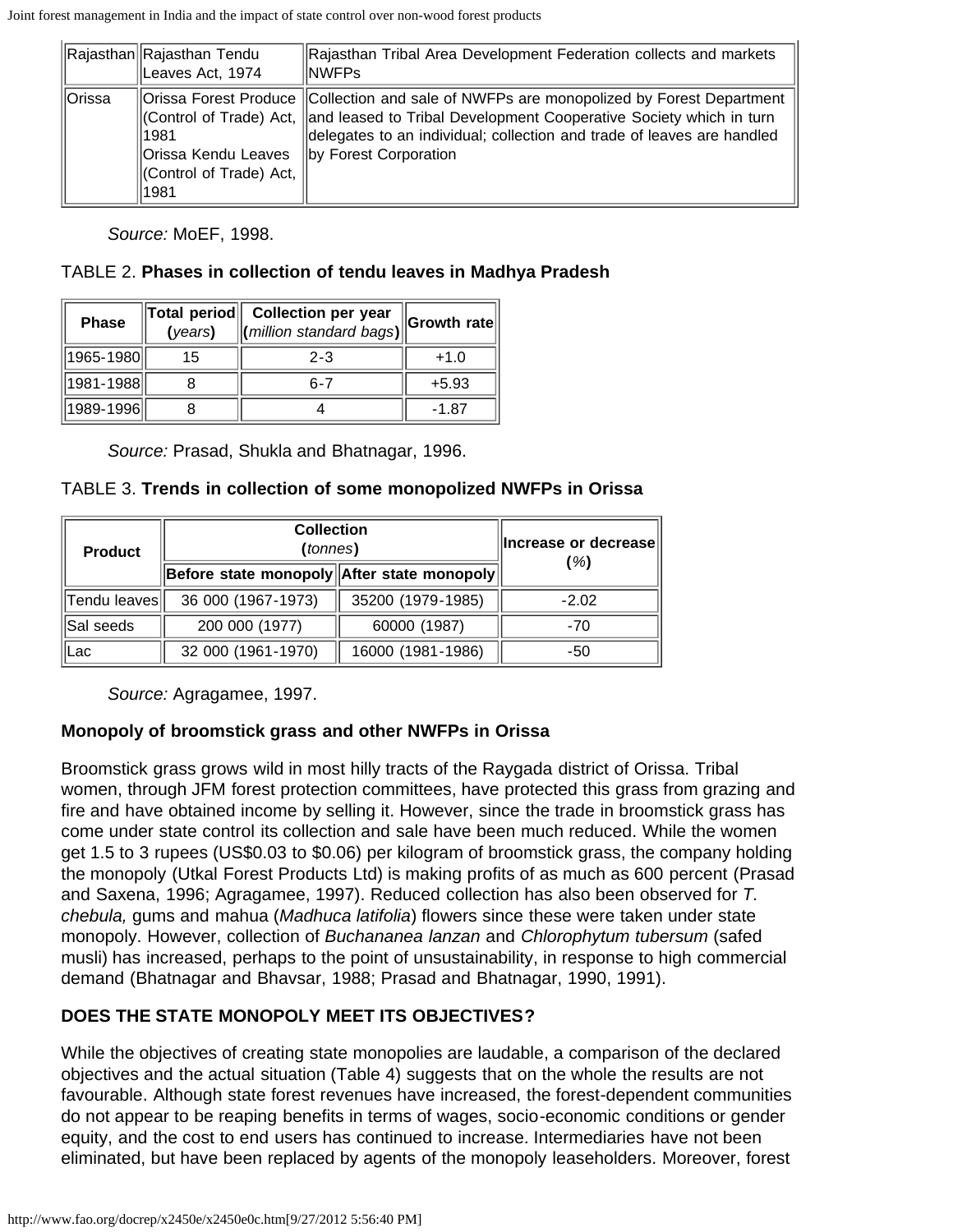degradation has not been halted, and destructive harvesting has been observed in some cases where the prospect of short-term profit has obscured care for long-term sustainability.

## TABLE 4. **Declared objectives of NWFP trade monopoly and the field situation**

| <b>Stated</b><br>objectives                               | <b>Actual situation</b>                                                                                                                                                                                                                                  |  |  |  |  |
|-----------------------------------------------------------|----------------------------------------------------------------------------------------------------------------------------------------------------------------------------------------------------------------------------------------------------------|--|--|--|--|
| Welfare of forest-dependent communities                   |                                                                                                                                                                                                                                                          |  |  |  |  |
| Ensuring access<br>to forests<br>(implied)                | Restricted by agents and subagents of government, e.g. in Orissa. (Agragamee, 1997)                                                                                                                                                                      |  |  |  |  |
| Ensuring fair<br>wages through<br>prompt                  | In Orissa, bulk profits are being apportioned by and just payments intermediaries/state<br>government; in Madhya Pradesh, payments are not only delayed, but are inadequate<br>because of the managed collection of predetermined quantity (see Table 2) |  |  |  |  |
| Elimination of<br>intermediaries                          | Intermediaries are agents and subagents of monopoly leaseholders, e.g. in Orissa<br>(Agragamee, 1997)                                                                                                                                                    |  |  |  |  |
| Preventing<br>exploitation of<br><b>NWFP</b> collectors   | Where government alone does the marketing, it is inefficient; where marketing is left to<br>private trade, it is exploitative (Prasad and Saxena, 1996)                                                                                                  |  |  |  |  |
| <b>Ensuring better</b><br>socio-economic<br>conditions    | Perceptible improvement in economic conditions is not in sight                                                                                                                                                                                           |  |  |  |  |
| Maximizing<br>collection to<br>ensure more<br>wages       | Collection is regulated and thus the full advantage of the produce is not available to the<br>NWFP gatherers, as illustrated by declining collection in Orissa and Madhya Pradesh                                                                        |  |  |  |  |
| Maintenance of<br>benefit sharing<br>and gender<br>equity | The National Commission on Women reported very low payments to women, partly<br>because of ignorance and partly because of women's fear of being denied collection<br>access to forests (Prasad and Saxena, 1996)                                        |  |  |  |  |
| Sustainable forest management                             |                                                                                                                                                                                                                                                          |  |  |  |  |
| Sustainable<br>harvesting                                 | Agents and subagents of monopoly leaseholders are interested in enhanced return and<br>are unmindful of the long-term impact of destructive harvesting (Emblica officinalis,<br>Buchanania lanzan, Diospyros melanoxylon. Madhuca spp.)                  |  |  |  |  |
|                                                           | Forest protection Collection of sal seed, mahua (Madhuca latifolia), etc. is associated with extensive<br>forest fire to clear the ground of leaf litter and to ensure clear visibility of the produce on<br>the ground                                  |  |  |  |  |
| Natural<br>regeneration                                   | Regeneration is very poor because of destructive harvesting, grazing and fire                                                                                                                                                                            |  |  |  |  |
| Forest<br>productivity                                    | Forest degradation continues                                                                                                                                                                                                                             |  |  |  |  |
| <b>Forest revenue</b><br>to state                         | Forest revenue to state has increased tremendously                                                                                                                                                                                                       |  |  |  |  |
| <b>Protection of</b><br>end users'<br>interests           | End users continues to pay more because the market is controlled by others                                                                                                                                                                               |  |  |  |  |

# **IMPACT OF THE MONOPOLY OF NWFPs ON JOINT FOREST MANAGEMENT**

In many states the membership of JFM committees and primary forest produce collectors (PFPCs) societies are not the same. While membership in forest protection committees (FPCs) and village forest committees (VFCs) is open to all families of the village, PFPCs are made up of collectors only. FPCs and VFCs are entrusted with the conservation and development of forests and NWFPs, but no such responsibilities are assigned to the NWFP collectors. Thus,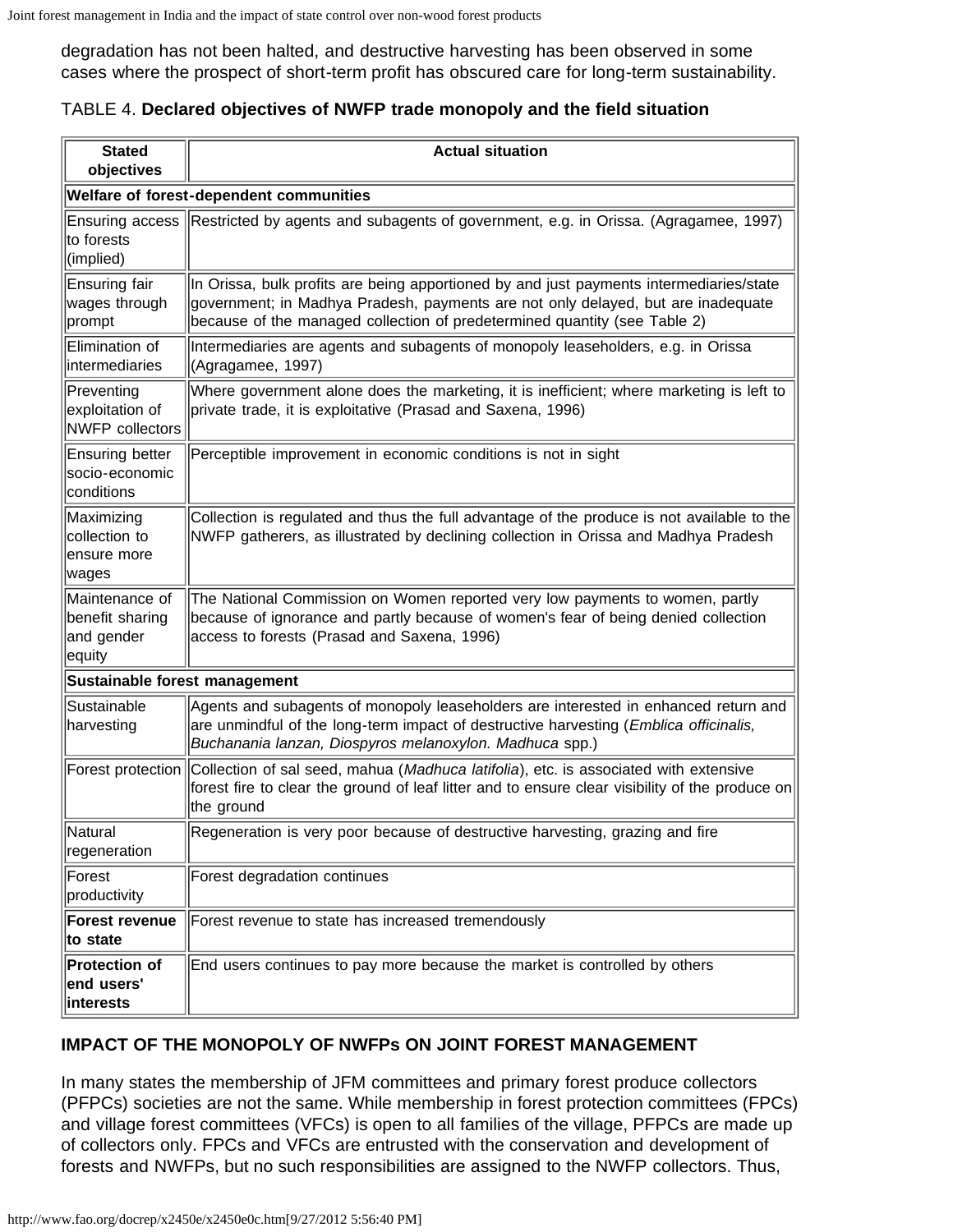while the PFPCs get the bonuses and other monetary benefits accruing from the sale of NWFPs under monopoly, they are not held responsible for management of the resource. On the other hand, those who are tasked with protection of the resource do not share in the benefits of its exploitation. The two types of organizations therefore need to be integrated so that the interests of members conserving and developing the forest resource and those of NWFP collectors do not clash. This could be done by inclusion of members of JFM committees in the PFPCs. Alternatively, part of the profit from NWFPs could also be given to JFM committee members who are not part of the PFPCs.

#### **SUMMARY AND CONCLUSIONS**

It appears that the objectives of bringing NWFPs under state monopoly - to reduce exploitation of tribal people and other forest-dependent communities and to promote sustainable management of NWFPs - are not being realized. State control over the trade of NWFPs has often resulted in compounded problems of restricted access to resources and nonremunerative returns to the collectors. NWFPs are one of the keys to successful joint forest management, but if local people who are engaged in the arduous task of collecting NWFPs are not able to get fair wages even when the trade is handled by government-appointed agencies, JFM may not be a viable tool in the achievement of sustainable forest management.

# **Bibliography**

**Agragamee.** 1997. Mandibishi Mahila Mandal, hill brooms and TDCC - a case of a government against its people. *In* S.R. Hiremath, ed. *Forest lands and forest produce: as if people mattered.* Dharwad, Karnataka, India, National Committee for Protection of Natural Resources (NCPR).

**Bhatnagar. P. & Bhavsar, K.N.** 1988. Economic potential of *Buchanania lanzan* in Madhya Pradesh. *Vaniki-Sandesh* (*SFRI*)*,* 12(4): 16-20.

**Malhotra, K.C., Deb, D., Dutta, M., Vasula, T.S., Yadav, G. & Adhikari, M.** 1991. *Role of non-timber forest produce in village economy. A household survey in Jamboni Range, Midnapore, West Bengal.* Calcutta, India, Indian Institute of Biosocial Research and Development (IBRAD).

**Ministry of Environment and Forests (MoEF) of India.** 1988. *National Forest Policy* (*1988*)*.* Resolution No. 3-1/86-FP. New Delhi, India, Department of Environment, Forests and Wildlife.

**MoEF.** 1990. *Joint Forest Management Resolution.* Resolution No. 6-21/89-FP. New Delhi, India, Department of Environment, Forests and Wildlife.

**MoEF.** 1998. *Report of the Expert Committee on Confering Ownership Rights of MFPs on Panchayats.* New Delhi, India, Government of India, (unpublished)

**Prasad, R. & Bhatnagar, P.** 1990. *Socio-economic potential of minor forest produce in Madhya Pradesh.* SFRI Bulletin No. 26. Jabalpur, India, State Forest Research Institute.

**Prasad, R. & Bhatnagar, P.** 1991. Wild edible products in the forests of Madhya Pradesh. *Journal of Tropical Forestry,* 7(3): 210-218.

**Prasad, R. & Saxena, N.C.** 1996. *Role of the state in NTFP marketing exchanges.* Bangalore, India, Actionaid.

**Prasad, R., Shukla, P.K. & Bhatnagar, P.** 1996. *Leaves from the forest: a case study of tendu leaves in Madhya Pradesh.* Jabalpur, Madhya Pradesh, India, Centre for Environment and Sustainable Development.